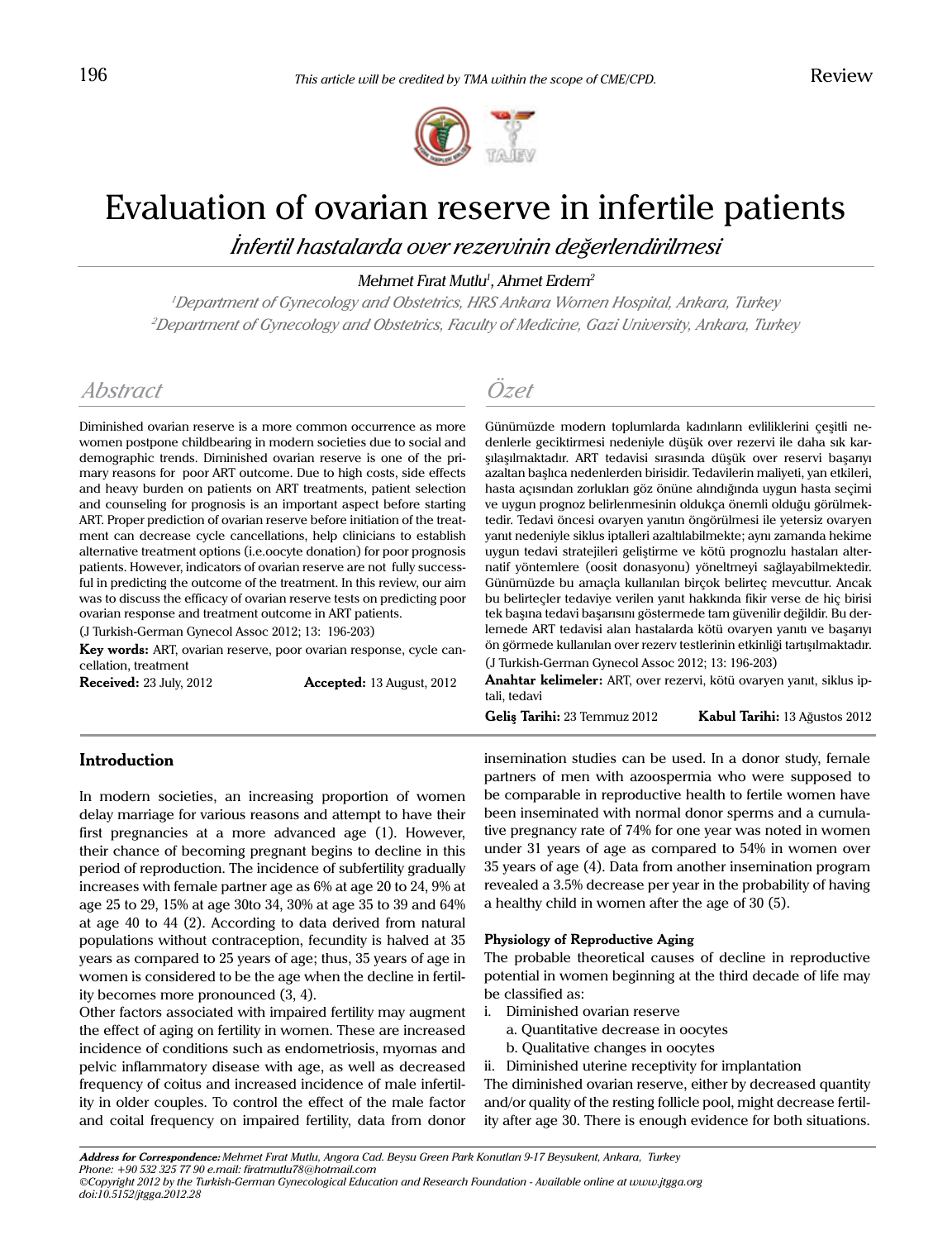The primordial follicle count, which is about 20 millions at the 20<sup>th</sup> week of intrauterine life, starts to decrease with the process of apoptosis (6-8). The primordial follicles left are about 1 million at birth and 300 thousands at puberty. At a mean age of 37-38 years only about 25 thousands of follicles are present in the ovaries. After this age, the disappearance of the follicles accelerates and the curve follows a biphasic pattern (7). The time interval between the beginning of accelerated follicular disappearance and menopause is constant at about thirteen years (7). Menstrual cycles become irregular about 6 years before menopause (9). There is a time period of about 4 years between age 37 when fertility begins to decline and age 41 when fertility practically ends (10).

It is known that the age of menopause in the general population is under 45 in 10% of women and under 40 in 1% of women (11). Thus, if the time interval between the beginning of accelerated follicular disappearance and menopause is constant and about thirteen years it can be speculated that about 10% of women in the general population will suffer from the clinical consequences of impaired fertility in their thirties due to early ovarian aging.

The data from ART cycles with fresh and nondonor oocytes and embryos demonstrate a decrease in embryo implantation, pregnancy and live birth rates per cycle when female partner age exceeds 38 (12). In ICSI cycles of men with obstructive azoospermia, the implantation rate decreases if the female partner age is over 37; this finding also demonstrates the effect of age related decline in oocyte quality on reproductive performance (13). Data obtained from oocyte donation clearly shows that, if oocytes are donated from young women to older women, both embryo implantation and pregnancy rates are restored to normal levels (14). These results suggest that the effect of age on fertility is largely a result of qualitative changes within the aging oocytes, rather than senescent changes in the uterus.

The high rates of pregnancy wastage in older women also indicate the age-related decrease in oocyte quality (15-17). Detection of high abortion rates in oocyte donation cycles if oocytes are donated from older women demonstrates that the age-related factor responsible for pregnancy wastage is also oocyte quality (18). An increased frequency of abnormal chromosome arrangements in human oocytes in older women is reported in several studies (19, 20). Preimplantation genetic diagnosis of embryos in women over 38 shows high rates of aneuploidy, another important evidence of a strong association between advanced maternal age and pregnancy wastage (21).

#### **Evaluation of ovarian reserve in infertile patients**

An important group of patients that has to be taken into consideration for diminished ovarian reserve are infertile women of advanced age (>35). The proportion of older age infertile women is gradually increasing. Other risk factors for diminished ovarian function in infertile patients are summarized in Table 1.

If 10% of patients enter menopause before the age of 45, then the same proportion of women are expected to experience signs of ovarian aging in their early thirties. Thus, it should be reasonable to test all infertile women over 30 for ovarian reserve. Ovarian surgeries of any kind, but particularly for ovarian endometriosis, might be detrimental to primordial follicle pool; thus, patients with a history of ovarian surgery need to be evaluated for ovarian reserve regardless of their age. The underlying cause of subfertility might theoretically be a subtle diminished ovarian reserve. For this reason, it will be reasonable to apply ovarian reserve tests liberally to unexplained infertile couples. The patients in whom ovarian reserve tests are indicated are summarized in Table 2.

The effect of diminished ovarian reserve on fertility outcome has largely been evaluated in patients treated with ART. In this group of infertile patients the clinical entities associated with diminished ovarian reserve are poor response to COH, increased need for exogenous gonadotropins, high cancellation rates, low pregnancy and live birth rates in ART.

On the other hand, data regarding the reproductive outcome of ovulatory women in a general infertility population with an abnormal ovarian test is insufficient. Hence, the treatment alternatives to increase the chance to have a baby, especially in patients with an abnormal ovarian reserve test and younger than 35 years of age, are not yet known.

#### **Ovarian reserve tests**

The ovarian reserve tests are summarized in Table 3. Some of these tests have only been used for research and have not attained common practice.

#### **Basal follicle stimulating hormone (FSH) level**

Basal or cycle day 3 FSH level is an indirect indicator of ovarian reserve. It reflects the negative feedback effects of inhibin-B and estradiol produced by a cohort of follicles at pituitary level. Most of the studies of basal FSH levels are from ART cycles. The cut-off values for basal FSH vary from 10 to 25 IU/l . The value of basal FSH as a test for ovarian reserve in ART was evaluated

#### **Table 1. Patients groups at high risk for diminished ovarian reserve**

|    | Family history of early menopause            |
|----|----------------------------------------------|
| 2. | Past chemotherapy                            |
| 3. | Past radiotherapy                            |
| 4. | Past pelvic surgery                          |
| 5. | History of pelvic infection or tubal disease |
| 6. | History of severe endometriosis              |
|    | Smoking                                      |

#### **Table 2. Which groups of infertile patients need ovarian reserve tests?**

|    | Patients over 30                                            |
|----|-------------------------------------------------------------|
| 2. | Patients with a history of ovarian surgery                  |
| 3. | Patients with a history of surgery for severe endometriosis |
| 4. | Unexplained infertility                                     |
| 5. | Poor response to ovarian stimulation                        |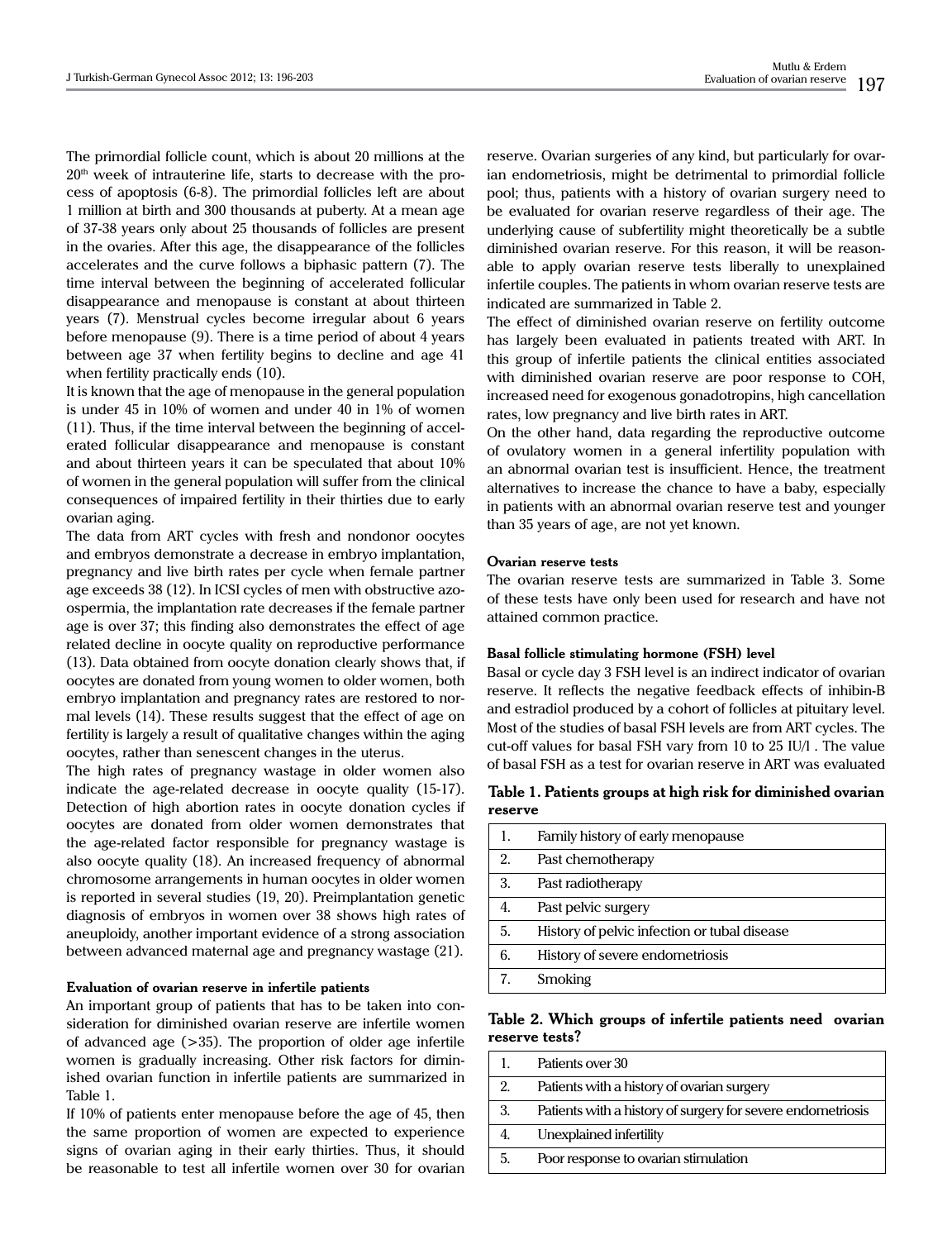|             | Basal serum FSH level                       |
|-------------|---------------------------------------------|
| $2^{\circ}$ | Basal serum estradiol level                 |
| 3.          | Clomiphene citrate challenge test (CC Test) |
| 4.          | Basal serum inhibin-B level                 |
| 5.          | Anti-Mullerian Hormone (AMH)                |
|             | 6. GnRH stimulation test (GAST)             |
| 7.          | Exogenous FSH ovarian reserve test (EFORT)  |
| 8.          | Ultrasonography                             |
|             | $\bullet$ Ovarian volume                    |
|             | • Total antral folllicle counts             |
|             | $\bullet$ Ovarian stromal blood flow        |
| 9.          | Ovarian biopsy                              |

in a meta-analysis of 21 studies (22). The results of receiveroperating curve (ROC) analysis have shown that the performance of basal FSH in ART cycles to predict poor response was moderate, whereas to predict non-pregnancy was poor. In a systemic review, Broekmans et al. (23) found that the cut off FSH levels of > 10U/ L had a specificity of 80-90% and a lower sensitivity of 10-30% for the prediction of poor ovarian response to gonadotropins in IVF. The lack of a clear cut-off point with reasonable sensitivity and specificity and inter-cycle variations of FSH measurements also limits the reliability and use of basal FSH in IVF practice. The increase in basal FSH levels is a late indicator of ovarian reserve. Median FSH remained consistently low (≤5 U/L) in women ≤35 years of age and was 6 U/L in 35- to 40-year-olds (24). Prediction of over reserve with only basal FSH may lead to an inappropriate startegy in infertile women, and some with an diminished ovarian reseve cannot take advantage of determining the rapidly closing window of opportunity. Although it is known that the prognosis of ART cycles will be highly negative in patients with high basal FSH levels, it is generally accepted that the predictive value of FSH levels below cut-off values are limited to reflect the outcome of ART cycles. A study evaluating the predictive value of FSH with regard to age showed that the ART performance of the patients over 40 but with normal basal FSH levels were worse than the patients below 40 but with an abnormal basal FSH level (25). That is to say, age reflects oocyte quality whereas basal FSH reflects oocyte number and the outcome of an ART cycle will be better if oocytes can be retrieved despite high basal levels in younger patients. A normal basal FSH level does not negate the effects of chronologic age on oocyte quality, embryo implantation, and pregnancy rates, and expectations should be managed accordingly.

There are only a limited number of studies in which ovarian reserve tests were used to predict fertility prognosis in a general infertility population (26-28). In one of these studies, the predictive value of elevated basal FSH levels during the initial subfertility workup with respect to fecundity has been assessed in a general infertility population (28). Long-term follow-up has shown that the pregnancy rates and time interval to pregnancy were not

different between patients with either normal or high basal FSH levels. It was concluded that screening for high basal FSH levels was of no additional value in a general infertile population.

#### **Basal estradiol levels**

Early elevations in serum estradiol reflect the advanced follicular development and early selection of a dominant follicle t driven by rising FSH levels. A premature estradiol elevation may suppress the FSH levels, masking elevation that might otherwise reveal a low ovarian reserve. Patients with basal estradiol levels of 80 pg/ml or higher during a cycle before IVF achieved a lower pregnancy rate per initiated cycle (14.8% versus 37.0%) and had a higher cancellation rate (18.5% versus 0.4%), compared with those with estradiol levels below 80 pg/ml. Even if FSH > 15 were excluded, elevated basal estradiol levels still correlated with poor ovarian response and higher cancellation rates (29). As an ovarian test basal estradiol level has little value but may provide additional data in basal FSH interpretation. Adding cycle day 3 estradiol measurement to FSH decreases the incidence of false-negative results based on FSH alone.

#### **Clomiphene Citrate Challenge Test (CCC Test)**

The physiological basis of the CCC test is that, in a group of patients with diminished ovarian reserve but normal FSH levels, CC induced serum FSH rise cannot be suppressed by decreased inhibin secretion from a decreased primordial follicle pool and elevated levels of FSH are measured after CC administration. The test is considered abnormal if any measurement of FSH either on day 3 or on day 10 after CC administration is higher than 10 IU/l. The predictive value of an abnormal CCC test is extremely high with an overall cumulative pregnancy rate of only 1.3%, which is comparable with the 1.5% cumulative pregnancy rate among women with abnormal day 3 FSH values in ART cycles (30). Nevertheless, among older, atrisk patients, the CCC test also identified 29% of patients with compromised fecundity as compared to a rate of 6% for basal FSH screening alone (30). The use of the CCC test for screening ovarian reserve in a general infertile population was assessed only in a large series (26). About 10% of infertile women had an abnormal CCC test result and the fecundity of patients with an abnormal test was extremely decreased.

#### **Basal inhibin -B levels**

Inhibin-B is a dimeric peptide that is secreted by granulosa cells of preantral and early antral follicles (31). Therefore it is thought to have some value as an ovarian test. Inhibin- B concentrations decline before a rise in basal FSH levels and thus shows the reduction of in ovarian reserve earlier than basal FSH (32, 33). As the level of inhibin-B decreases, ovarian response to gonadotropins, the number of oocytes retrieved and pregnancy rates decrease (34). Although there is a correlation between basal inhibin-B levels and ovarian response, it has low sensitivity (60-90%), specifity (40-80%) and positive predictive value (19-22%) even in low threshold values (40-45 pg/mL) (35). In various studies investigating the relationship between basal inhibin-B and ART outcomes, it was concluded that inhibin-B level was not a reliable measure of ovarian reserve and had a poor predictive value for pregnancy (36-39).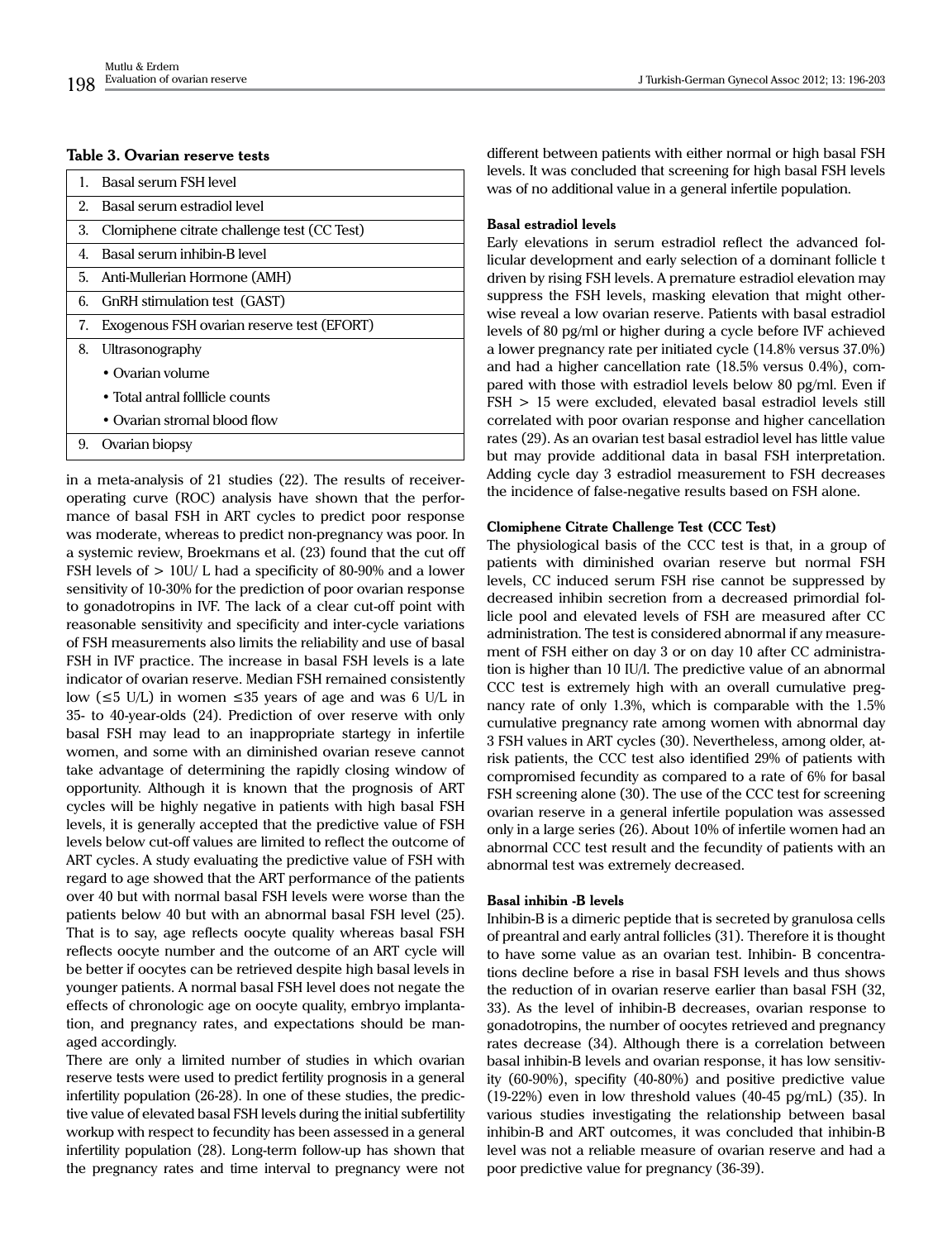#### **Anti-Mullerian Hormone (AMH)**

Anti-mullerian hormone is produced by granulosa cells of preantral and small antral follicles. The secretion begins from the start of primordial follicle growth and continues until the follicles have become capable of responding to FSH, which occurs when the diameter of the follicle reaches 4-6 mm (40). AMH is not expressed in atretic follicles and theca cells (41). The gonadotropin independent expression of AMH results of minimal variation within and between cycles provides advantage over other ovarian reseve markers. Pregnancy, the use of gonadotropin agonists for ovarian suppression, the day of menstrual cycle dose do not affect serum levels (42).

AMH expression is observed as early as the 36' gestational week, serum levels are gradually increased in the first 3-4 years of life and become stable until puberty. As the number and quality of the oocytes diminish throughout the woman's reproductive life, serum concentrations of AMH gradually decrease and fall below detectable levels in the menopause (43). Median time of menopause can be predicted by using AMH levels more accurately than inhibin and basal FSH (44).The number of the residual follicular pool correlates with the number of small antral follicles and AMH levels (45-48).

The first study investigating the relation between AMH levels and ovarian response to gonadotropins on ART cycles was performed in 2002. From that time on numerous studies have been performed. In women undergoing ART, low AMH threshold values (0.2-0.7 ng/mL) have 40-97% sensitivity, 78-92% specifity, 22-88% positive predictive value and 97-100% negative predictive value for prediction poor response to stimulation, but do not predict pregnancy (49-52). Almost all studies revealed that there had been a correlation between AMH levels and retrieved oocyte number and AMH seems to be a better marker than age, basal FSH, estradiol, inhibin-B in predicting ovarian response to gonadotropins but, when compared with AFC, it has nearly the same capacity to predict ovarian response (53). In a recent study including 1043 IVF cycles, AMH levels were found to be significantly related with the rate of on going pregnancy both in fresh and frozen embryo transfer cycles (54). In a meta-analysis, a total of 13 studies were analyzed reporting on AMH and 17 on AFC and it was shown that AMH had at least the same level of accuracy and clinical value for the prediction of poor response and non pregnancy as AFC. Both AMH and AFC have limited accuracy for non pregnancy prediction (55). Besides retrieved oocyte number, AMH and AFC are also found to be comparable predictors of the number of good quality embryos available for transfer and freezing (56).

However, AMH determination has some advantages over AFC: 1) It does not have to be carried out on a specific day of the cycle because of stability in serum levels throughout the menstrual cycle. 2) There is no need for a skilled ultrasound operator to count ovarian follicles 3) A possible observer bias in ultrasonographer is eliminated.

In their study, Silberstein at al. (57) found that the serum AMH levels at the time of hCG administration seem to predict not only ovarian reserve, but also embryo morphology. Some studies in the literature have revealed that there is a correlation betweeen oocyte quality and AMH levels (58-61) but other studies have defended the opposite (39, 62).

#### **GnRH stimulation test (GAST)**

Administration of GnRH agonists on cycle day 2-3 causes an initial surge of FSH, LH and estradiol. The response of estradiol is an indirect indicator of ovarian reserve. If the follicular cohort is small, GnRH agonists may lead to less estradiol increase. In two prospective studies it is shown that the response of estradiol to GnRH-a stimulation was highly correlated with ovarian response in ART cycles (63, 64).

#### **Exogenous FSH ovarian reserve test (EFORT)**

In the exogenous FSH reserve test, FSH and estradiol, inhibin levels are determined before and 24 hours after administration of 300 IU recombinant FSH on day 3 of the menstrual cycle. Basal FSH and levels and increase in estradiol levels are used to predict ovarian response in ART cycles. In a prospective study investigating the predictive value of EFORT in 52 IVF cycles it was shown that at least 30 pg/mL increase in estradiol levels is a better predictor of ovarian response than basal FSH (65). In another prospective randomized study performed by Kwee et al. (66) CCCT and EFORT were compared in terms of ovarian response in 110 ART cycle and it was found that the inhibin B increment and estradiol increment in the EFORT are the best predictors of the total number of follicles obtained after maximal ovarian hyperstimulation in an IVF treatment; CCCT, basal FSH and estradiol, age show a much lower performance. EFORT and GAST are more complex, expensive and time consuming and the predictive value in ovarian response or pregnancy are not so different from conventional markers. It is not advised to use these tests routinely in the evaluation of ovarian reserve (35).

#### **Assessment of ovarian reserve by ultrasonography**

Comparison of an indirect assessment of ovarian reserve by sonographic measurement of ovarian volume and antral follicle counts with other ovarian reserve tests in ART cycles and their performance to predict response to COH and pregnancy rates have recently been reported in many studies. The most important advantage of ultrasonography is that it can be done in every patient without any additional cost. The sonographic assessment of ovarian reserve is also advantageous in selecting poor responders and choosing appropriate stimulation protocols at the beginning of the cycle.

#### **i. Measurement of ovarian volume**

The age-related decline in primordial follicle pool is supposed to cause a decrease in ovarian volume. The decrease in ovarian volume is supposed to be more pronounced after the age of 38 till menopause, a time period when the follicular depletion is accelerated. In a study population of women 14 to 45 years of age attending a family planning clinic, no correlation has been detected between age and ovarian volume (67). In a study with healthy and fertile Chinese women it was found that the ovarian volume was not different throughout the whole reproductive period (68). In a similar study population, but in the age group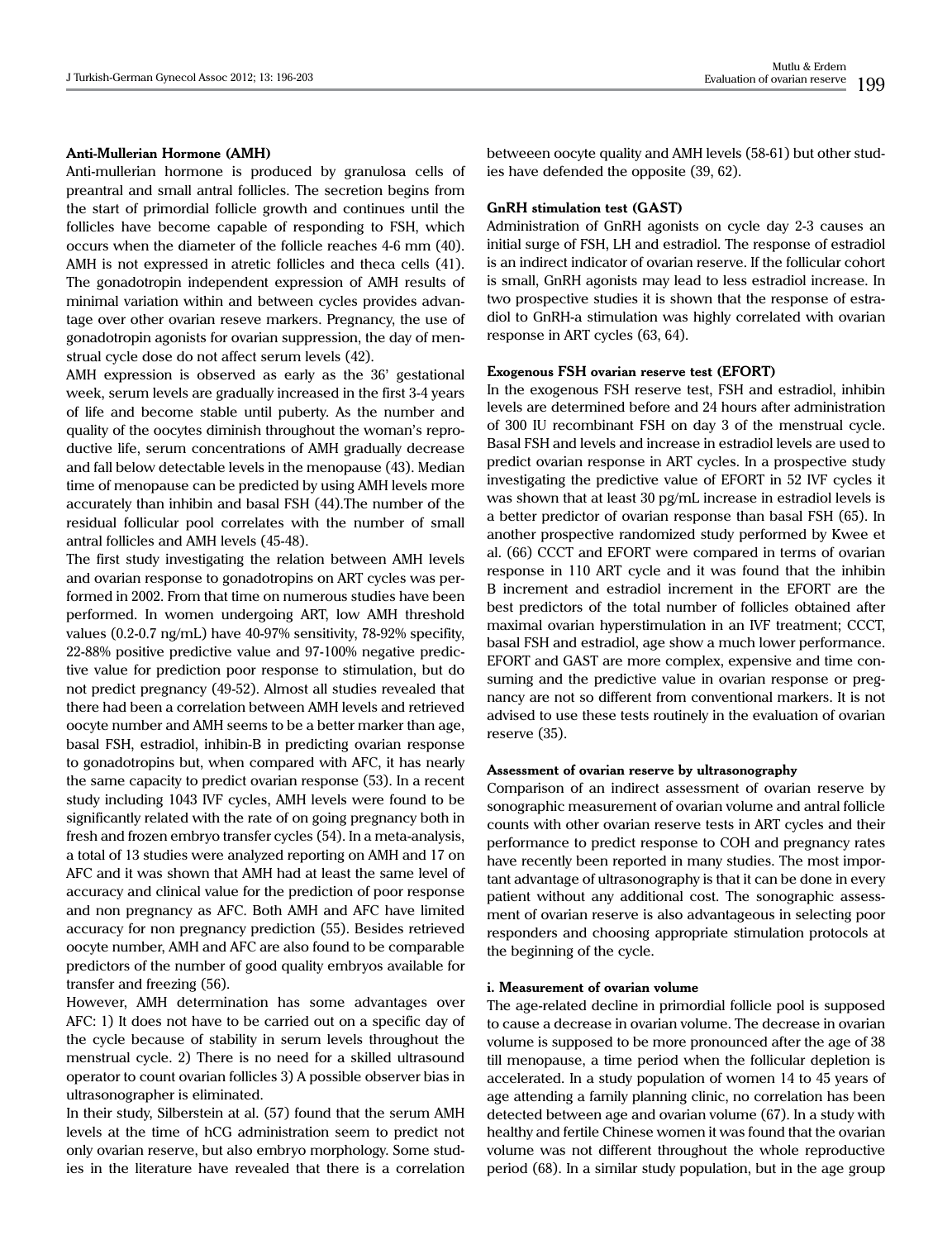of 35 to 50 years, the mean ovarian volume was detected to be similar in three age groups of 35 to 39, 40 to 44 and 45 to 49 years and the correlation of decrease in ovarian volume was evident only in the age group of 45 to 49 (69). Interestingly it was found in the same age groups that ovarian volume was decreased in infertile women compared to age-matched fertile women (70). Although the ovarian volume was least in unexplained infertile patients, the difference did not reach significance.

Data on the predictive value of ovarian volume measurement on IVF cycles has demonstrated that although a correlation between response to COH and ovarian volume was present, the predictive value of ovarian volume measurement for pregnancy was poor (71-74). High cancellation rates have also been reported in women with ovaries measuring less than  $3 \text{ cm}^3 \text{ (71, 72)}$ .

#### **ii. Antral follicle counts**

The age-related decline in the number of antral follicles less than 10 mm measured by ultrasound has been shown in several studies (68, 69, 74). In a study population of fertile women a biphasic pattern has been demonstrated in age related decline in antral follicle counts (75). A yearly decline of 4,8% before the age of 37 was accelerated thereafter to the rate of 11.7%. However, a monophasic yearly decline of 3,8% has been demonstrated in a fertile population in another study (68).

The correlation of antral follicle counts with poor response in İVF has been several studies (74, 76, 77). In a recent study investigating the role of AFC in İVF outcome prediction, it has been shown that antral follicle count was predictive of ovarian response, with a 67% likelihood of poor ovarian response for AFC  $\leq$ 4, also there was a significant linear relationship between AFC, age and live birth which is much more marked for AFC (78). A study comparing the effectiveness of basal and CC induced inhibin-B and FSH, ovarian volume and antral follicle counts to predict the outcome of IVF cycles, reported that ovarian volume was the best parameter to predict poor ovarian response to COH, whereas age and antral follicle counts were found to be better than the other test with respect to predicting pregnancy success (74). In conclusion, it can be suggested that antral follicle counts reflect the ovarian reserve better than ovarian volume in infertile patients.

#### **iii. Ovarian stromal blood flow**

There is a positive and independent correlation between ovarian stromal peak systolic velocity (PSV) measured by transvaginal pulsed Doppler ultrasonography both in the early follicular phase and after pituitary suppression (79, 80). Engman et al. (79) showed that ovarian stromal PSV was the most important single independent predictor of ovarian response in patients with a normal basal serum FSH level, compared to age, FSH/ LH ratio, estradiol levels if the the cut-off level for PSV was taken as 10 cm/s. A study using 3D ultrasound reported that ovarian stromal vascularity was associated with a higher number of retrieved oocytes and increased pregnancy rates (81). Contrary to this Jarvela et al. (82) reported quantification of power Doppler signal in the ovaries after pituitary suppression does not provide any additional information to predict the subsequent response to gonadotrophin stimulation during IVF.

In a recent study, early follicular stromal Doppler signals is correlated with ovarian response and basal ovarian reserve parameters, but has no correlation with age or with clinical pregnancy achievement in infertile women undergoing IVF-ET treatment (83). Further studies are needed to clarify the effect of ovarian stromal blood flow on ART outcomes.

#### **Ovarian Biopsy**

Demonstration of primordial follicles depletion in the ovary by ovarian biopsy was studied by several authors. Lass et al. (84) in their investigation attempted to find if there had been correlation between basal estradiol levels, ovarian size and follicular density in 60 infertile women. Computerized image analysis was used to measure the number of follicles per unit volume of ovarian tissue. There was no significant difference between unexplained and tubal infertility patients. They also observed that follicular density diminished significantly with increasing age. A study assessing the accuracy of basal FSH, estradiol, CCCT, GAST in predicting the total number of follicles, which was determined by histological examination of oopherectomy materials in 22 fertile patients older than 35 years, found a positive correlation between only basal estradiol levels and follicle per unit but not with others (85). The uneven distribution of follicles in the ovary makes a large variation even in the same ovary (86). When the random follicular distributon and potential risks of procedure are taken into consideration together, this procedure is not justified on current available data.

#### **Combination of ovarian reserve tests**

None of the tests has a 100% sensitivity and specifity used for poor ovarian response prediction. In order to increase the prognostic reliability of each test, combining the ovarian tests may be considered. A scoring system using the combination of age, AFC, basal FSH, basal AMH, delta E2 and delta inhibin developed by Muttukrishna et al. (87) predicted the ovarian response more accurately than each of the parameters alone. However, in a meta-analysis investigating the performance of the combinations of ovarian reseve tests to predict ovarian response in IVF, the combination of these tests did not perform better compared with AFC alone. According to this meta-analysis there is no advantage in using multivariate model in poor response prediction (88). Addition of age, AFC, basal FSH, inhibin to AMH did not make a significant difference in prognostic reliabiity of AMH in a recent study (89). The high level correlation of ovarian reserve tests and the differences of chosen thresholds for each test makes analysis diffucult.

Although ovarian reserve tests reflect oocyte quantity they do not reflect oocyte quality accurately (90). Age was found better in predicting pregnancy than these tests (90). Women with low ovarian reserve still have a reasonable chance to achieve pregnancy. The increased rates of spontaneous abortus and aneuploidy in young women with poor ovarian reserve suggest that oocyte quality may also contribute in some unexplained infertile women. Counseling and management of the cycle with the knowledge gained only from the ovarian reserve tests is a matter of debate. In fact, many women whose tests results were lower than the cut-off could have pregnancy after IVF.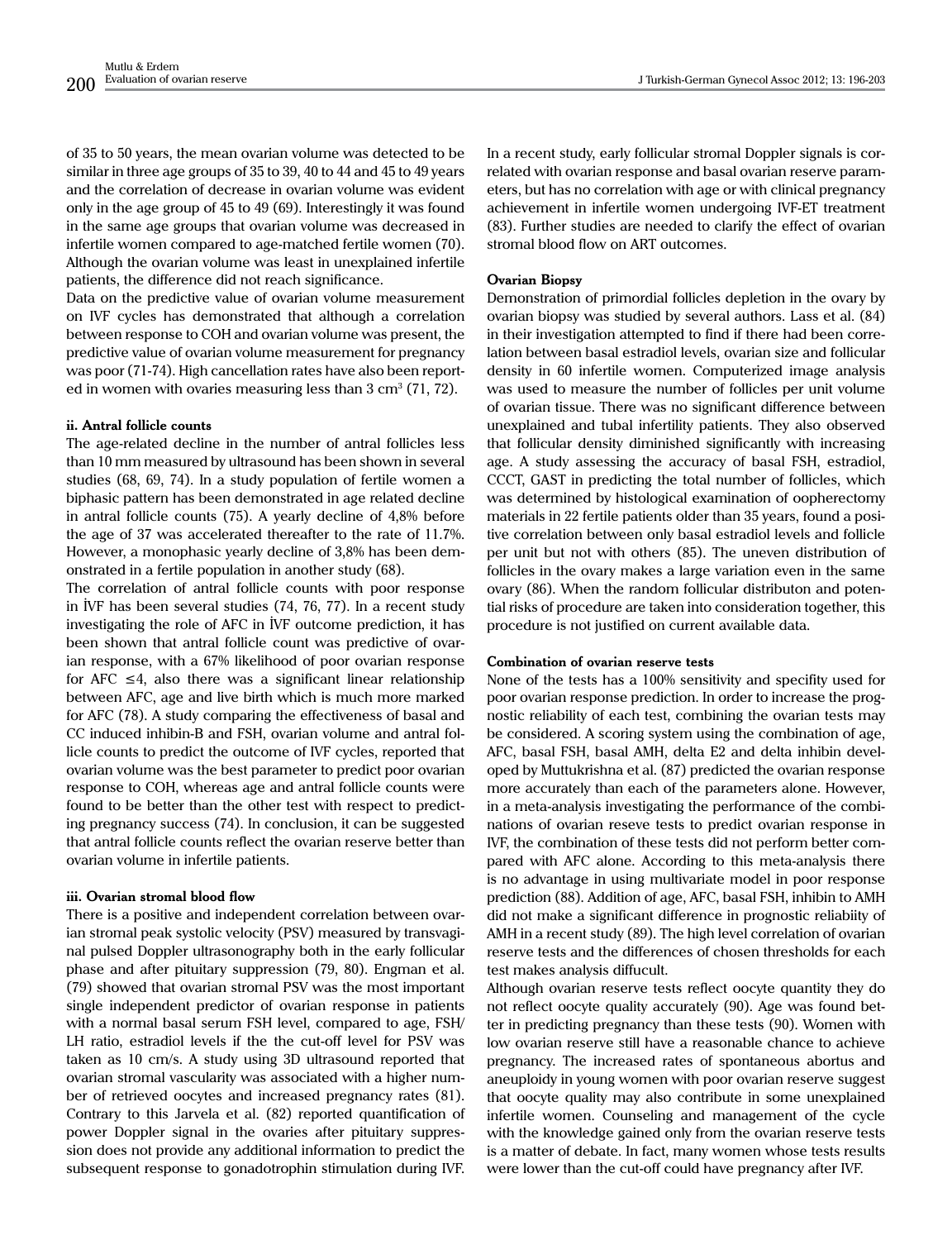#### **Conclusion**

Assessment of ovarian reserve should not be neglected in an infertile patient if the age of the patient is above the period when the ovarian reserve is known to be declining.

At present, there is no ideal ovarian reserve test reflecting fertility potential of a woman reliably. Controversial results of the studies make it difficult to compare the efficiency of different tests of ovarian reserve. Data obtained from ART cycles are useful to form models for assessing the efficiency of various tests to predict fertility potential.

None of the tests of ovarian reserve is ideal to predict pregnancy. A woman with an abnormal ovarian test may conceive either spontaneously or by ART.

Although the predictive value (specificity) of an abnormal hormonal parameter (basal or CC induced FSH and inhibin) to detect diminished ovarian reserve is high, their sensitivities are low. The CC test is relatively more sensitive than basal FSH. Among the ultrasound parameters, an antral follicle count is the most reliable.

There are only a limited number of studies in which ovarian reserve tests were used to predict fertility prognosis in a general infertility population. The most reliable tests in these patients seem to be AFC and AMH, according to the existing data. The studies in this group of patients will aid in forming screening strategies for asymptomatic cases of diminished fertility due to early ovarian aging in the general population.

AMH has advantages compared with other markers of ovarian reserve tests. It is the earliest marker to change with age and has least inter and intra cycle variability.

#### **Conflict of interest**

No conflict of interest was declared by the authors.

#### **References**

- 1. te Velde ER, Pearson PL. The variability of female reproductive ageing. Hum Reprod Update 2002: 8; 141-54. **[[CrossRef\]](http://dx.doi.org/10.1093/humupd/8.2.141)**
- 2. Menken J, Trussell J, Larsen U. Age and infertility. Science 1986; 233: 1389-94. **[\[CrossRef\]](http://dx.doi.org/10.1126/science.3755843)**
- 3. O'Connor KA, Holman DJ, Wood JW. Declining fecundity and ovcarian ageing in natural fertility populations. Maturitas 1998: 30; 127-36. **[\[CrossRef\]](http://dx.doi.org/10.1016/S0378-5122(98)00068-1)**
- Schwartz D, Mayaux MJ. Female fecundity as a function of age: results of artificial insemination in 2193 nulliparous women with azoospermic husbands. Federation CECOS. N Engl J Med 1982: 306; 404-6. **[[CrossRef\]](http://dx.doi.org/10.1056/NEJM198202183060706)**
- 5. van Noord-Zaadstra BM, Looman CW, Alsbach H, Habbena JDF, te Velde ER, Karbaat J. Delaying child-bearing: effect of age on fecundity and outcome of pregnancy. Br Med J 1991: 302; 1361-5 **[\[CrossRef](http://dx.doi.org/10.1136/bmj.302.6789.1361)]**
- 6. Gougeon A. Regulation of ovarian follicular develoment in primates: facts and hypotheses. Endocr Rev 1996; 17: 121-55. **[[CrossRef](http://dx.doi.org/10.1210/edrv-17-2-121)]**
- 7. Faddy MJ, Gosden RG, Gougeon A, Richardson SJ, Nelson JF. Accelerated disappearance of ovarian follicles in mid-life: Implications for forecasting menopause. Hum Reprod 1992; 7: 1342-6.
- 8. Hsueh AJW, Billig H, Tsafriri A. Ovarian follicle atresia: a hormonally controlled apoptotic process. Endocr Rev 1994; 15: 707-24. **[\[CrossRef](http://dx.doi.org/10.1210/edrv-15-6-707)]**
- 9. Treloar AE. Menstrual cyclicity and the premenopause. Maturitas 1981; 3: 49-64. **[[CrossRef](http://dx.doi.org/10.1016/0378-5122(81)90032-3)]**
- 10. van Zonneveld P, Scheffer GJ, Broekmans FJ, te Velde ER. Hormones and reproductive aging. Maturitas 2001; 38: 83-94. **[\[CrossRef](http://dx.doi.org/10.1016/S0378-5122(00)00194-8)]**
- 11. van Noord PA, Dubas JS, Dorland M, Boersma H, te Velde E. Age at natural menopause in a population-based screening cohort: the role of menarche. Fertil Steril 1997; 68: 95-102. **[\[CrossRef\]](http://dx.doi.org/10.1016/S0015-0282(97)81482-3)**
- 12. Practice Committee of the American Society for Reproductive Medicine. Aging and infertility in women: a committee opinion. Fertil Steril 2002; 78: 215-9. **[\[CrossRef](http://dx.doi.org/10.1016/S0015-0282(02)03212-0)]**
- 13. Silber Z, Nagy Z, Devroey P, Camus M, Van Steirteghem AC. The effect of female age and ovarian reserve on pregnancy rate in male infertility: treatment of azoospermia with sperm retrieval and intracytoplasmic sperm injection. Hum Reprod 1997; 12: 2693-700. **[[CrossRef\]](http://dx.doi.org/10.1093/humrep/12.12.2693)**
- 14. Sauer MV. The impact of age on reproductive potential: Lessons learned from oocyte donation. Maturitas 1998: 30; 221-5. **[\[CrossRef\]](http://dx.doi.org/10.1016/S0378-5122(98)00077-2)**
- 15. Hansen JP. Older maternal age and pregnancy outcome: A review of the literature. Obstet Gynecol Surv 1986; 41: 726-42. **[[CrossRef](http://dx.doi.org/10.1097/00006254-198611000-00024)]**
- 16. O'Connor KA, Holman DJ, Wood JW. Declining fecundity and ovarian ageing in natural fertility populations. Maturitas 1998; 30: 127-36. **[\[CrossRef](http://dx.doi.org/10.1016/S0378-5122(98)00068-1)]**
- 17. Andersen N, Wohlfahrt J, Christens P, Olsen J, Melbye M. Maternal age and fetal loss: population based register linkage study. BMJ 2000; 24: 1708-12. **[\[CrossRef](http://dx.doi.org/10.1136/bmj.320.7251.1708)]**
- 18. Levran D, Ben-Shlomo I, Dor J, Ben-Rafael Z, Nebel L, Mashiach S. Aging of endometrium and endometrium: observations on conception and abortion rates in an egg donation model. Fertil Steril 1991; 56: 1091-4
- 19. Macas E, Floersheim Y, Hotz E, Imthurn B, Keller PJ, Walt H. Abnormal chromosome arrangements in human oocytes. Hum Reprod 1990; 5: 703-7
- 20. Volarcik K, Sheean L, Goldfarb J, Wood L, Abdul-Karim FW, Hunt P. The meiotic competence of in-vitro matured human oocytes is influenced by donor age: evidence that folliculogenesis is compromised in reproductively aged ovary. Fertil Steril 1998; 13; 154-60
- 21. Munne S, Cohen J, Sable D. Preimplantation genetic diagnosis for advanced maternal age and other indications. Fertil Steril 2002: 78; 234-6. **[\[CrossRef\]](http://dx.doi.org/10.1016/S0015-0282(02)03239-9)**
- 22. Bancsi LF, Broekmans FJ, Mol BW, Habbema JDF, te Velde ER. Performance of basal follicle stimulating hormone in the prediction of poor ovarian response and failure to become pregnant after in vitro fertilization: a meta-analysis. Fertil Steril 2003; 79: 1091-100. **[[CrossRef\]](http://dx.doi.org/10.1016/S0015-0282(03)00078-5)**
- 23. Broekmans FJ, Kwee J, Hendriks DJ, Mol BW, Lambalk CB. A systematic review of tests predicting ovarian reserve and IVF outcome. Hum Reprod Update 2006; 12: 685-718. **[\[CrossRef\]](http://dx.doi.org/10.1093/humupd/dml034)**
- 24. Kahapola-Arachchige KM, Hadlow N, Wardrop R, Lim EM, Walsh JP. Waiting for an elevated FSH - Too late a marker of reduced ovarian reserve? Aust N Z J Obstet Gynaecol 2012 Jul 16. [Epub ahead of print] **[\[CrossRef\]](http://dx.doi.org/10.1111/j.1479-828X.2012.01464.x)**
- 25. van Rooij IA, Bancsi LF, Broekmans FJ, Looman CW, Habbema JD, te Velde ER. Women older than 40 years of age and those with elevated follicle-stimulating hormone levels differ in poor response rate and embryo quality in in vitro fertilization. Fertil Steril 2003; 3; 482-8. **[\[CrossRef\]](http://dx.doi.org/10.1016/S0015-0282(02)04839-2)**
- 26. Scott RT, Opsahl MS, Leonardi MR, Neal GS, Illions EH, Navot D. Life table analysis of pregnancy rates in a general infertility population relative to ovarian reserve and patient age. Hum Reprod 1995; 10: 1706 -10.
- 27. Check JH, Peymer M, Lurie D. Effect of age on pregnancy outcome without assisted reproductive technology in women with elevated early follicular phase serum follicle-stimulating hormone levels. Gynecol Obstet Invest 1998; 45: 217-20. **[\[CrossRef\]](http://dx.doi.org/10.1159/000009970)**
- 28. van Montfrans JM, Hoek A, van Hooff MHA, de Koning CH, Tonch N, Lambalk CB. Predictive value of basal folliclestimulating hormone concentrations in a general subfertility population. Fertil Steril 2000; 74: 97-103. **[\[CrossRef\]](http://dx.doi.org/10.1016/S0015-0282(00)00560-4)**
- 29. Smotrich DB, Widra EA, Gindoff PR, Levy MJ, Hall JL, Stillman RJ. Prognostic value of day 3 estradiol on in vitro fertilization outcome. Fertil Steril 1995; 64: 1136-40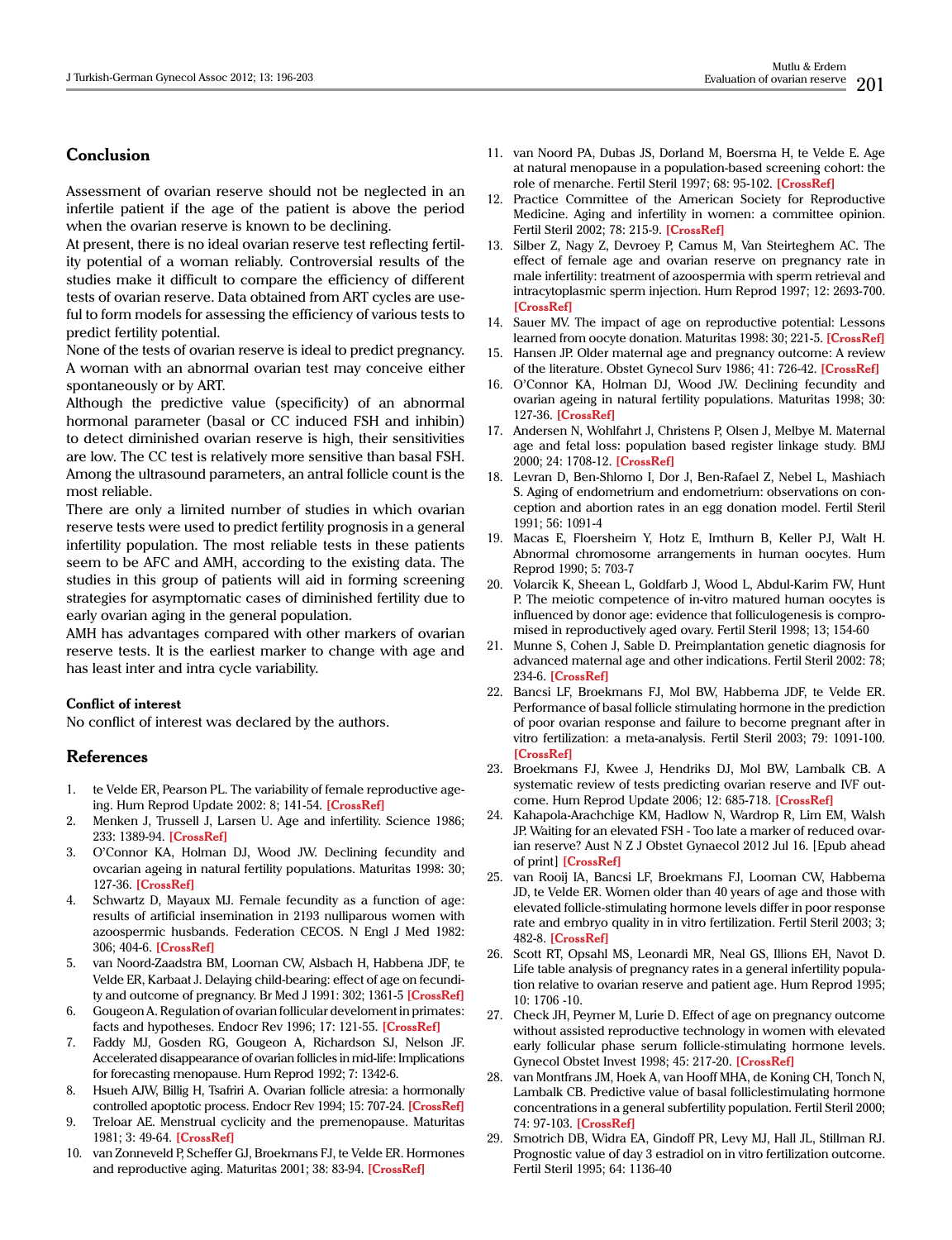- 30. Scott RT, Hoffman GE. Prognostic assessment of ovarian reserve. Fertil Steril 1995: 63; 1-11.
- 31. Rosencrantz MA, Wachs DS, Coffler MS, Malcom PJ, Donohue M, Chang RJ. Comparison of inhibin B and estradiol responses to intravenous FSH in women with polycystic ovary syndrome and normal women. Hum Reprod 2010; 25: 198-203. **[CrossRef]**
- 32. Seifer DB, Scott RT Jr, Bergh PA, Abrogast LK, Friedman CI, Mack CK, et al. Women with declining ovarian reserve may demonstrate a decrease in day 3 serum inhibin B before a rise in day 3 folliclestimulating hormone. Fertil Steril 1999; 72: 63-5. **[\[CrossRef](http://dx.doi.org/10.1016/S0015-0282(99)00193-4)]**
- 33. de Vet A, Laven JS, de Jong FH, Themmen AP, Fauser BC. Antimullerian hormone serum levels: a putative marker for ovarian aging. Fertil Steril 2002; 77: 357-62 **[[CrossRef](http://dx.doi.org/10.1016/S0015-0282(01)02993-4)]**
- 34. Seifer DB, Lambert-Messerlian G, Hogan JW, Gardiner AC, Blazar AS, Berk CA. Day 3 serum inhibin-B is predictive of assisted reproductive technologies outcome. Fertil Steril 1997; 67: 110-4. **[[CrossRef\]](http://dx.doi.org/10.1016/S0015-0282(97)81865-1)**
- 35. Marc A. Fritz, Leon Speroff. Female İnfertility. In: Marc A. Fritz Leon Speroff editors. Clinical Gynecologic Endocrinology and Infertility, 8th edition Philadelphia USA, 2011, p. 1150-2.
- 36. Eldar-Geva T, Ben-Chetrit A, Spitz IM, Rabinowitz R, Markowitz E, Mimoni T, et al. Dynamic assays of inhibin B, anti-Mullerian hormone and estradiol following FSH stimulation and ovarian ultrasonography as predictors of IVF outcome. Hum Reprod 2005; 20: 3178-83. **[\[CrossRef\]](http://dx.doi.org/10.1093/humrep/dei203)**
- 37. McIlveen M, Skull JD, Ledger WL. Evaluation of the utility of multiple endocrine and ultrasound measures of ovarian reserve in the prediction of cycle cancellation in a high-risk IVF population. Hum Reprod 2007; 22: 778-85. **[[CrossRef](http://dx.doi.org/10.1093/humrep/del435)]**
- 38. Creus M, Penarrubia J, Fabregues F, Vidal E, Carmona F, Casamitjana R, et al. Day 3 serum inhibin B and FSH and age as predictors of assisted reproduction treatment outcome. Hum Reprod 2000; 15: 2341-6. **[\[CrossRef\]](http://dx.doi.org/10.1093/humrep/15.11.2341)**
- 39. Smeenk JM, Sweep FC, Zielhuis GA, Kremer JA, Thomas CM, Braat DD. Antimullerian hormone predicts ovarian responsiveness, but not embryo quality or pregnancy, after in vitro fertilization or intracyoplasmic sperm injection. Fertil Steril 2007; 87: 223-6. **[[CrossRef](http://dx.doi.org/10.1016/j.fertnstert.2006.06.019)]**
- 40. Weenen C, Laven JS, Von Bergh AR, Cranfield M, Groome NP, Visser JA, et al. Anti-Mullerian hormone expression pattern in the human ovary: potential implications for initial and cyclic follicle recruitment. Mol Hum Reprod 2004; 10: 77-83. **[[CrossRef](http://dx.doi.org/10.1093/molehr/gah015)]**
- 41. Durlinger AL, Gruijters MJ, Kramer P, Karels B, Kumar Tr, Matzuk MM, et al. Antimullerian hormone attenuates the effects of FSH on follicle development in the mouse ovary. Endocrinology 2001; 142: 4891-9. **[\[CrossRef\]](http://dx.doi.org/10.1210/en.142.11.4891)**
- 42. La Marca A, Giulini S, Orvieto R, De Leo V, Volpe A. Anti- Mullerian hormone concentrations in maternal serum during pregnancy. Human Reproduction 2005; 20: 1569-72. **[\[CrossRef\]](http://dx.doi.org/10.1093/humrep/deh819)**
- 43. Lee MM, Donahoe PK, Hasegawa T, Silverman B, Crist GB, Best S, et al. Mullerian inhibiting substance in humans: normal levels from infancy to adulthood. J Clin Endocrinol Metab 1996; 81: 571-6. **[[CrossRef](http://dx.doi.org/10.1210/jc.81.2.571)]**
- 44. Freeman EW, Sammel MD, Lin H, Gracia CR. Anti-mullerian hormone as a predictor of time to menopause in late reproductive age women. J Clin Endocrinol Metab 2012; 97: 1673-80. **[[CrossRef\]](http://dx.doi.org/10.1210/jc.2011-3032)**
- 45. Sowers MR, Eyvazzadeh AD, McConnell D, Yosef M, Jannausch ML, Zhang D, et al. Anti-mullerian hormone and inhibin B in the definition of ovarian aging and the menopause transition. J Clin Endocrinol Metab 2008; 93: 3478-83. **[[CrossRef\]](http://dx.doi.org/10.1210/jc.2008-0567)**
- 46. van Rooij IA, Tonkelaar I, Broekmans FJ, Looman CW, Scheffer GJ, de Jong FH, et al. Anti-müllerian hormone is a promising predictor for the occurrence of the menopausal transition. Menopause 2004; 11: 601-6. **[[CrossRef](http://dx.doi.org/10.1097/01.GME.0000123642.76105.6E)]**
- 47. van Rooij IA, Broekmans FJ, Scheffer GJ, Looman CW, Habbema JD, de Jong FH, et al. Serum antimullerian hormone levels best reflect the reproductive decline with age in normal women with proven fertility: a longitudinal study. Fertil Steril 2005; 83: 979-87. **[\[CrossRef\]](http://dx.doi.org/10.1016/j.fertnstert.2004.11.029)**
- 48. de Vet A, Laven JS, de Jong FH, Themmen AP, Fauser BC. Antimullerian hormone serum levels: a putative marker for ovarian aging. Fertil Steril 2002; 77: 357-62. **[[CrossRef\]](http://dx.doi.org/10.1016/S0015-0282(01)02993-4)**
- 49. Muttukrishna S, McGarrigle H, Wakim R, Khadum I, Ranieri DM, Serhal P. Antral follicle count, anti-mullerian hormone and inhibin B: predictors of ovarian response in assisted reproductive technology? Br J Obstet Gynaecol 2005; 112: 1384-90. **[\[CrossRef\]](http://dx.doi.org/10.1111/j.1471-0528.2005.00670.x)**
- 50. Ficicioglu C, Kutlu T, Baglam E, Bakacak Z. Early follicular antimullerian hormone as an indicator of ovarian reserve. Fertil Steril 2006; 85: 592-6. **[\[CrossRef\]](http://dx.doi.org/10.1016/j.fertnstert.2005.09.019)**
- 51. Gnoth C, Schuring AN, Friol K, Tigges J, Mallmann P, Godehardt E. Relevance of anti-Mullerian hormone measurement in a routine IVF program. Hum Reprod 2008; 23: 1359-65. **[\[CrossRef\]](http://dx.doi.org/10.1093/humrep/den108)**
- 52. Penarrubia J, Fabregues F, Manau D, Creus M, Casals G, Casamitjana R, et al. Basal and stimulation day 5 anti-Mullerian hormone serum concentrations as predictors of ovarian response and pregnancy in assisted reproductive technology cycles stimulated with gonadotropin-releasing hormone agonist-gonadotropin treatment. Hum Reprod 2005; 20: 915-22. **[[CrossRef\]](http://dx.doi.org/10.1093/humrep/deh718)**
- 53. La Marca A, Sighinolfi G, Radi D, Argento C, Baraldi E, Artenisio AC, et al. Anti Mullerian hormone (AMH) as apredictive marker in assisted reproductive technology (ART). Hum Reprod Update 2010; 16: 113-30. **[\[CrossRef\]](http://dx.doi.org/10.1093/humupd/dmp036)**
- 54. Honnma H, Baba T, Sasaki M, Hashiba Y, Oguri H, Fukunaga T, et al. Serum Anti-mullerian Hormone Levels Affect the Rate of Ongoing Pregnancy After In Vitro Fertilization. Reprod Sci 2012 Jul 18 [Epub ahead of print]. **[\[CrossRef\]](http://dx.doi.org/10.1177/1933719112450329)**
- 55. Broer SL, Mol BW, Hendriks D, Broekmans FJ. The role of anti-Mullerian hormone in prediction of outcome after IVF: comparison with the antral follicle count. Fertil Steril 2009; 91: 705-14. **[[CrossRef\]](http://dx.doi.org/10.1016/j.fertnstert.2007.12.013)**
- 56. Majumder K, Gelbaya TA., Laing I, Nardo LG. The use of anti-Müllerian hormone and antral follicle count to predict the potential of oocytes and embryos. Eur J Obstet Gynecol Reprod Biol 2010; 150: 166-70. **[\[CrossRef](http://dx.doi.org/10.1016/j.ejogrb.2010.02.029  )]**
- 57. Silberstein T, MacLaughlin DT, Shai I, Trimarchi JR, Lambert-Messerlian G, Seifer DB, et al. Mullerian inhibiting substance levels at the time of HCG administration in IVF cycles predict both ovarian reserve and embryo morphology. Hum Reprod 2006; 21: 159- 63. **[[CrossRef\]](http://dx.doi.org/10.1093/humrep/dei270)**
- 58. Hazout A, Bouchard P, Seifer DB, Aussage P, Junca AM, Cohen-Bacrie P. Serum antimullerian hormone/mullerian-inhibiting substance appears to be a more discriminatory marker of assisted reproductive technology outcome than follicle-stimulating hormone, inhibin B, or estradiol. Fertil Steril 2004; 82: 1323-9. **[[CrossRef\]](http://dx.doi.org/10.1016/j.fertnstert.2004.03.061)**
- 59. Ebner T, Sommergruber M, Moser M, Shebl O, Schreier-Lechner E, Tews G. Basal level of anti-Mu¨llerian hormone is associated with oocyte quality in stimulated cycles. Hum Reprod 2006; 21: 2022-6. **[[CrossRef\]](http://dx.doi.org/10.1093/humrep/del127)**
- 60. Cupisti S, Dittrich R, Mueller A, Strick R, Stiegler E, Binder H, et al. Correlations between anti-Mullerianhormone, inhibin B, and activin A in follicular fluid in IVF/ICSI patients for assessing the maturation and developmental potential of oocytes. Eur J Med Res 2007; 12: 604-8.
- 61. Fanchin R, Mendez Lozano DH, Frydman N, Gougeon A, di Clemente N, Frydman R, et al. Anti-Mullerian hormone concentrations in the follicular fluid of the preovulatory follicle are predictive of the implantation potential of the ensuing embryo obtained by in vitro fertilization. J Clin Endocrinol Metab 2007; 92: 1796-802 **[[CrossRef\]](http://dx.doi.org/10.1210/jc.2006-1053)**
- 62. Lie Fong S, Baart EB, Martini E, Schipper I, Visser JA, Themmen AP, et al. Anti-Mullerian hormone: a marker for oocyte quantity, oocyte quality and embryo quality? Reprod Biomed Online 2008; 16: 664-70. **[[CrossRef\]](http://dx.doi.org/10.1016/S1472-6483(10)60480-4)**
- 63. Ranieri DM, Quinn F, Makhlouf A, Khadum I,Ghutmi W, McGraiggle H, et al. Simultaneous evaluation of basal follicle-stimulating hormone and 17 beta-estradiol response to gonadotropinreleasing hormone analogue stimulation: an improved predictor of ovarian reserve. Fertil Steril 1998; 70: 227-33. **[\[CrossRef](http://dx.doi.org/10.1016/S0015-0282(98)00159-9)]**
- 64. Ravhon A, Lavery S, Michael S,Donaldson M, Margara M, Trew G, et al. Dynamic assays of inhibin B and oestradiol following buserelin